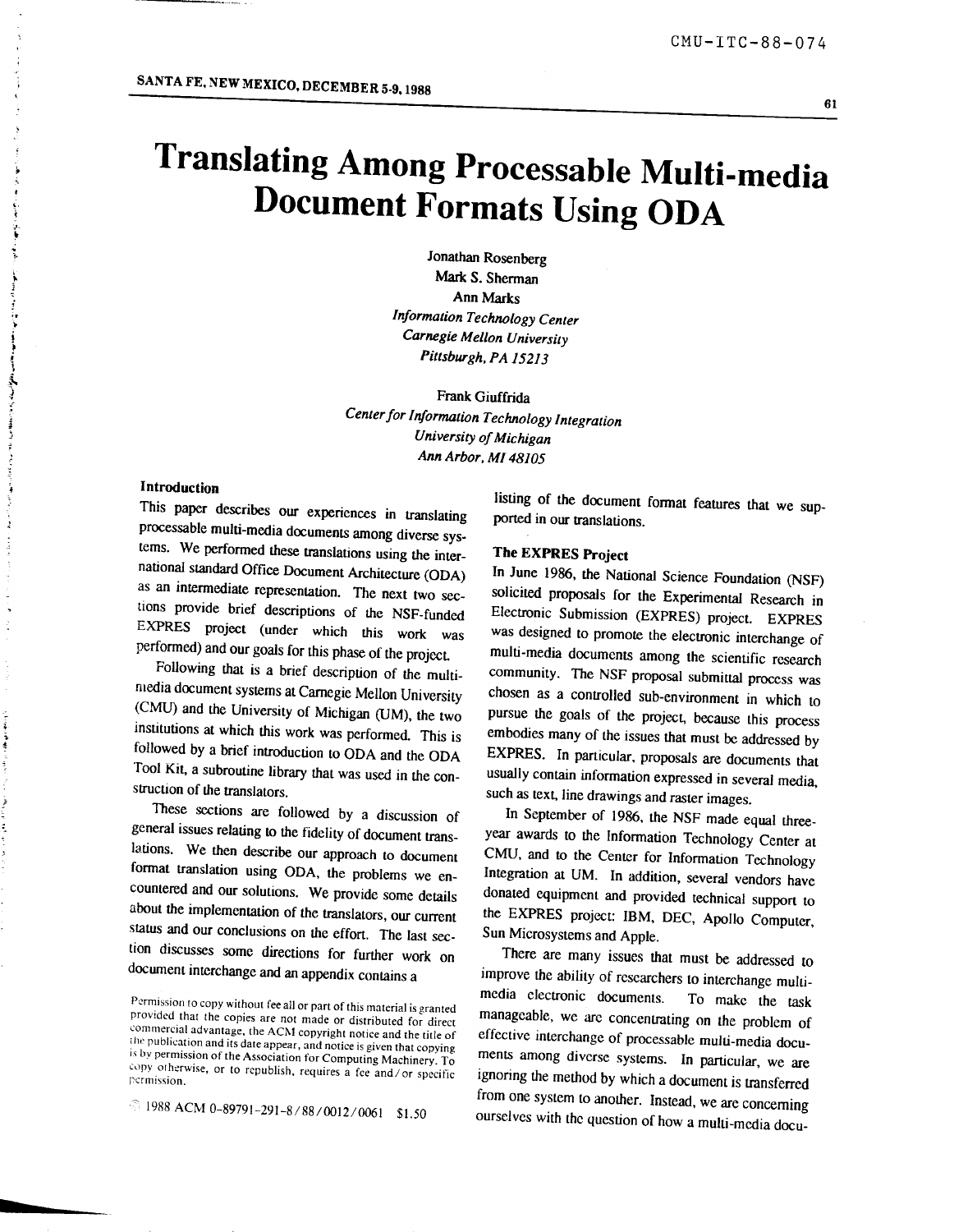ment created on one system can be viewed and edited

*T*he **prop**osal *s*ubmission **p**rocess, like the scientific ments. collaboration process, involves many different hardware and software t**o**ols. Theref**o**re, any attem**p**t to **And**r**ew and** *U***M** EX**PR**E**S** automate these processes must account for broad The Andrew project [6] at CMU is a natural environheterogeneity. Devising an interchange scheme that ac-<br>counts only for a fixed set of multi-media document formats (**f**or exam**p**le, the formats in use at CMU and desig**n**ed to support multi-media docume**n**t pre**p**aration, UM) fails to address a critical requirement: the ability electronic messaging and educational software con**of a n**e**w** document **sys**tem to e**n**gage **e**f**f**e**c**ti**vdy** i**n f**ree structi**o**n **on** the **C**MU cam**pus.** The **p**rimary a**pp**lication software provided by i**n**terc**h**ange **a**m**ong** exi**stin**g **s**y**s**te**ms.**

tation that is translated to and from for each system, these objects on a screen and for **p**rod**u**cing h**a**rdcopy. set of translators for the entry of a new system. We cal line drawings, equations, spread sheets, raster have settled on the international standard Office Docu- images and simple animated line drawings. ment Architecture (ODA) as the intermediate format *The EXPRES* project at UM is based on the

writing translators for translating between the Diamond capability for dealing with a number of multi-media mul**ti**-media system [11] and ODA. ATK and Diamond objects: multi-font text, raster images, hierarchical line **w**e**r**e ch**o**se**n** because the**y** are po**w**e**r**fu**l** multi-media drawings, **sp**read sheets, equati**o**ns an**d** v**o**ice. systems that are in active use within the computing en-

have restricted our multi-media types to multi-font, their underlying implementations. This provides the structured text and raster images (a listing of the kinds EXPRES project an ideal environment for the inveso**f** text stru**c**turing we have chosen appears in an tigation of document interchange between dissimilar ap**p**endix). We chose text and rasters because t**h**ey are, systems. in our opinion, the two most useful multi-media types and are well supported by both the CMU and UM and TRA and TRA **TRA** and are well supported by both the CMU and UM sys-<br>tems, as well as by many other document processing tems, as well as by many other document processing The Office Document Architecture (ODA) is an inter-<br>systems.

would like to ease the task of others that wish to pursue this strategy. We believe that one of the most practical means for doing this is to produce code for applications that manipulate OD**A** docume**n**ts. The ODA Tool Kit described in this article is such a tool: it is a highly-

on another system,<br>on another system,<br> $\frac{1}{2}$  and  $\frac{1}{2}$  contract the applications that **process** ODA docu-<br>The approaching the contract the contract of facilities for applications that **process** ODA docu-

 $\frac{1}{2}$ 

.<br>م

 $\frac{1}{2}$ 

**counter for counter for counter a f** *f* **EXPRES**. Andrew is a joint project between IBM and CMU and is

Interchange among existing systems.<br>The primary application software provided by<br>The obvious technique of performing translations Andrew is the Andrew Toolkit and an associated set of between each pair of systems is impractical, because applications [3]. The ATK is a subroutine library for the addi**ti**on of a new system would require the **c**on- high-f**u**nc**ti**on workstations (such as IBM PC-R*T*'s) that struction of new translators for, at least, some of the can be used by application programs to manipulate existing systems. In order to attack this problem ef-<br>multi-media documents. The ATK contains support for ficiently, the EXPRES project uses a standard represen- creating and modifying media objects, for displaying This technique requires no modifications to the existing *Currently, the ATK supports multi-font text, hierarchi-*

[4]. Diamond mul**ti**-media system, which was de**v**eloped To demonstrate the effectiveness of this translation under a DARPA contract by Bolt, Beranek and Newstrategy, we are building applications to translate be- man, Incorporated. Diamond is a system that allows tween two multi-media document systems and ODA. the creation and modification of multi-media docu-The CMU **p**roject is building translators for the Andrew ments. Like the Andrew Toolkit, the *D*iamond system Toolkit (*A*TK) document system [8]. UM EXPRES is runs on high-func**ti**on workstations and provides the

systems that are in active use within the computing en-<br>vironments at CMU and UM. tems are quite similar in their capabilities, they were For the first phase of the interchange experiment we developed independently and are strikingly different in

stems.<br>If we are able to demonstrate that interchange be-<br>If we are able to demonstrate that interchange be-<br>of multi-media documents. One of the important fac-If we are able to demonstrate that interchange be-<br>tween dissimilar systems using ODA is effective, we tors in our choice of ODA was that it includes a comtors in our choice of ODA was that it includes a complete semantics for specifying the layout of a document. We felt that interchanging only the logical structure of a document would not be sufficient for effective inter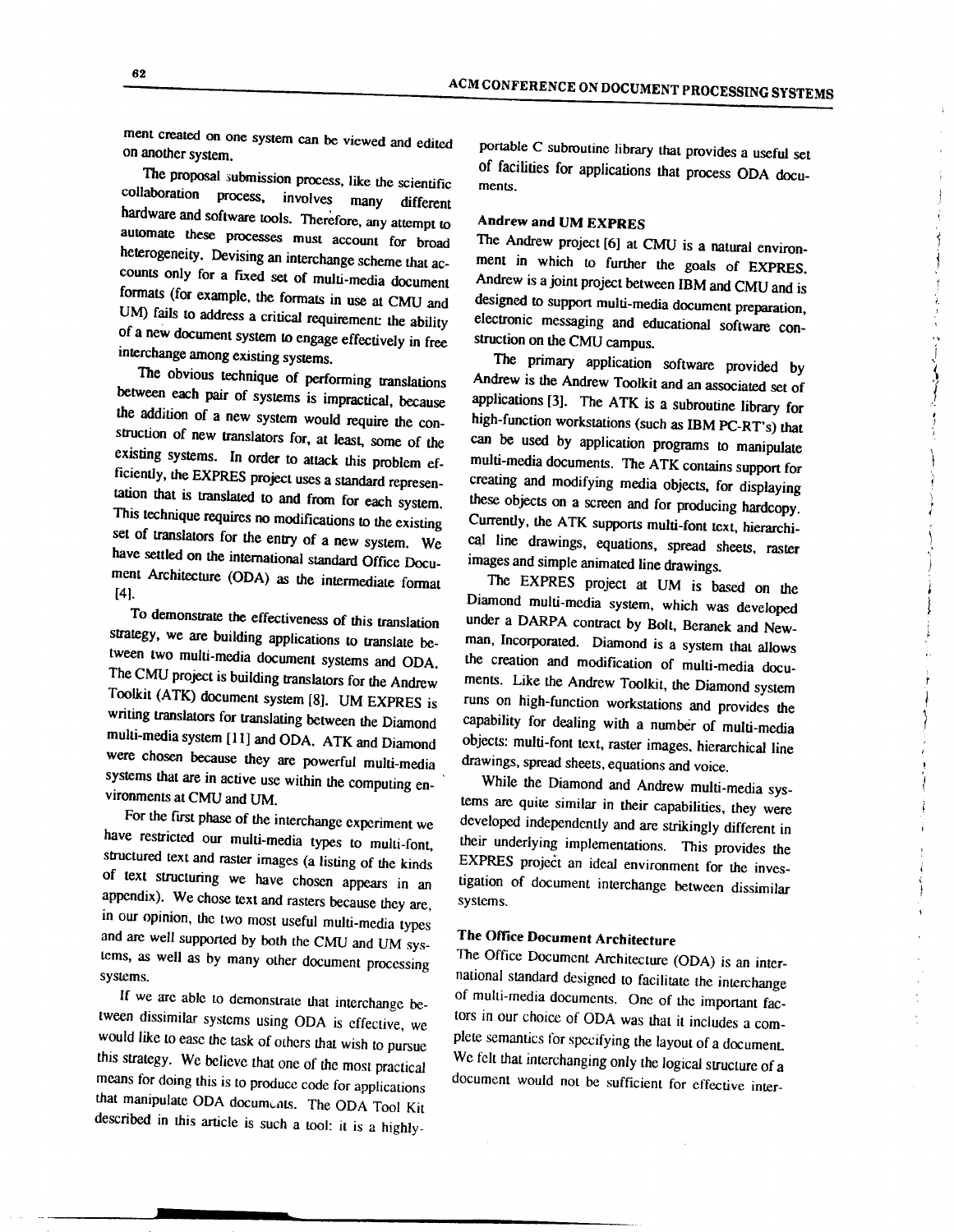change, but that users w**o**uld insist on the ability to and formatting directives such as in**d**entation and jus-

document architecture is the means by which the struc-<br>defines representations of picture description inforture **of** a doc**u**ment, irrespective **o**f its c**o**ntent, is mari**o**n such as arcs an**d** lines**.** represented. In general, an ODA document is *A datastream* is an out-of-memory representation represented using two sets o**f** s**t**ructures. The *logical* for a document that is suitable for storage in a file or *structure* is based on the meaning of various divisions transmission over a network. The ODA standard *"* o**f** the document. For exam**p**le, the logical structure of a defines a binary datastream format known as the Office document might consist of chapters, sections and Document Interchange Format (ODIF).<sup>1</sup> paragra**p**hs. In the *layout structur*e, the document is Documents represented in ODA are graphs, the

thought of as a tem**p**late or macro that allows structure or imaged. in**fo**rmation t**o** be c**o**llected an**d** reference**d**. For ex- Figures **1** an**d** 2 provi**d**e an example of a tw**o** page might indicate that the document consists of a title, fol- ing ODA document. In figure 2 only the specific logilowed by one or more sections, followed by a set of cal and specific layout structures are used. references. *C*orres**p**ondingly, a *generic layou*t st*r*uc*ture* for the same document might indicate that the title is a Th**e** O**D**A Tool Kit block that appears two inches from the top of the first To ease the task of working with ODA, the ODA Tool

*logical structure* is, thus, the actual structure of a docu-<br>
expect that the Tool Kit can be installed with a small ment. For example, the specific logical structure might amount of effort on virtually any machine-operating show that a particular document consists of a title, five system combination provided that a viable C compiler sections and a set of seven references. There is a is available. *specific layout structure*, corresponding to the generic Besides saving the time required for each group to documents, our translation schemes do not use any ferent interpretations to parts of ODA. While using

instances of *co*n*te*n*t architectures*. Each content architecture defines its own internal structure, which may consist of logical and layout structures. There are cury three content architectures defined within ODA. <sup>1</sup>ODA defines another datastream representation, the Office Docuand processing of characters and allows the specification of graphic character sets, multiple fonts, ligatures marked up using SGML.

specify the appearance of the document.<br>tification. *Raster graphics content* architecture defines ODA defines a document architecture, several con-<br>pictorial information represented by an array of picture tent arc**h**itectures and two datas**t**ream formats. The elements. *Geometric graphics content architecture*

structured on the basis of presentation. For example, nodes of which are known as *constituents*. Each conthe layout structure of a document might consist of stituent has a set of *attribute*-*value* pairs. Attributes pages and, within the **p**ages, frames and blocks that have values that control the presentation and layout of define headers, footers and paragraphs. the document. For example, the value of the attribute In addition, each structure may exist in two forms: "Separation" at a constituent will control the distance *generic* and *specific*. A generic structure may be between blocks of text when the document is dis**p**layed

am**p**le, the *generic logical structure* of a **d**ocument document an**d** a gra**p**hic representation of a correspon**d**-

page and is centered, each section is preceded by  $\alpha$  Kit [9] provides a set of facilities that are common to all section number and the first line of each paragraph is ODA applications: data type definitions, reading and indented 0.5 centimeters. writing the ODIF datastream and managing an in-If the generic structures of a document can be memory representation of an O*DA* document. The thought of as macros, then the s**p**ecific structures OD*A* Tool Kit is a C subroutine library that has been represent invocations of those macros. The *specific* designed to be extremely portable. In particular, we

layout structure, but it is used only for the represen-<br>write code to support ODA, use of the Tool Kit had tation of a final form document (one that may be some additional benefits. Using common code minimaged). Since we are concerned only with editable imized the opportunities for each group to assign difspecific layout structures. The contractions of the different implementations may be a good way to detect The actual content of an ODA document consists of incorrect interpretations, the time frame in which we

*Character content architecture* defines the presentation conforms to the Standard Generalized Markup Language (SGML) standard [5]. Note that this does not imply that there is a direct relationship between an ODA document and the equivalent document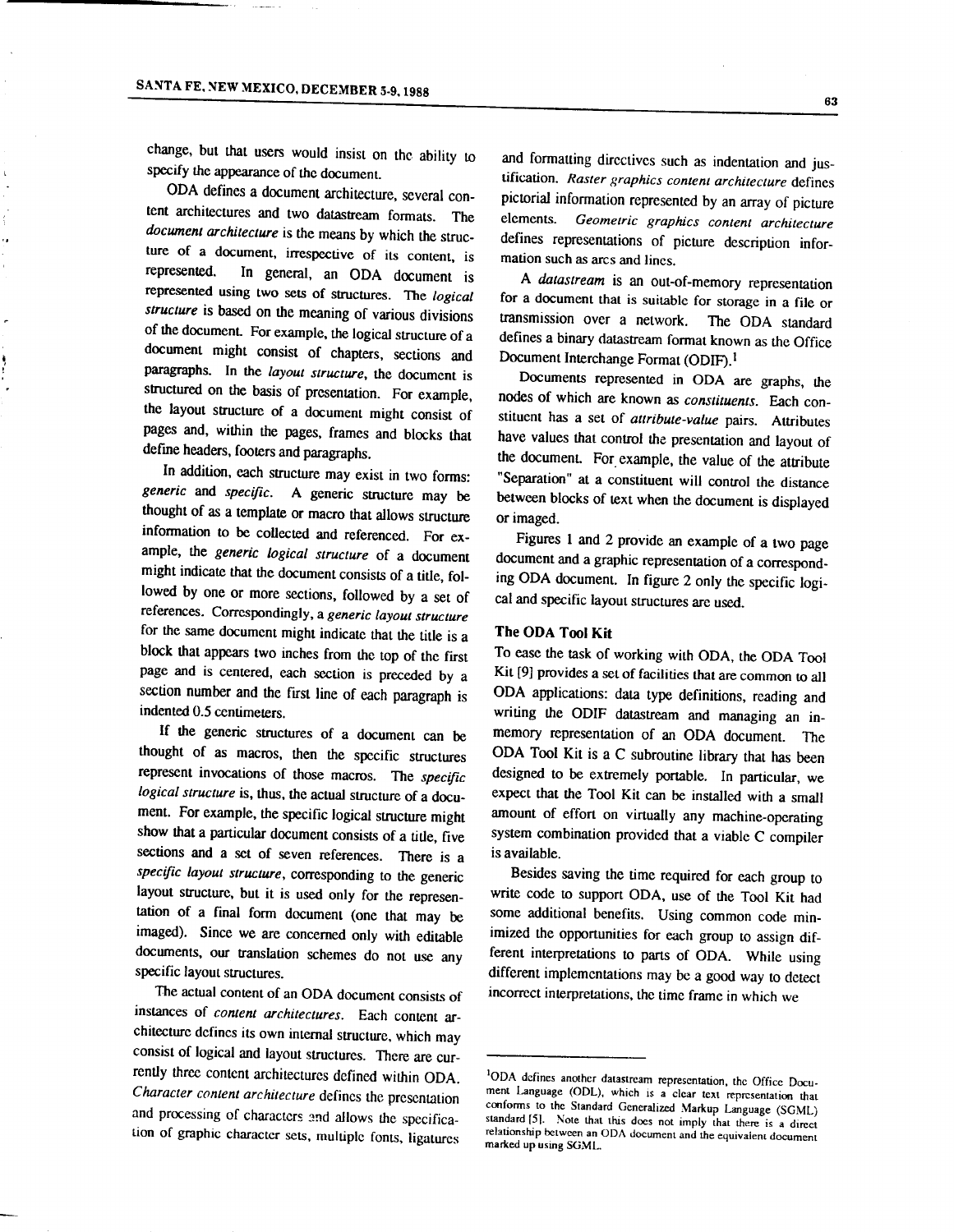

Figure 1: The sample document consists of two pages. The first page contains a title ("Report"), that is centered and bold-faced and a centered paragraph of text ("text1"). The second page contains a left-justified paragraph of text ("text2").

had to work and the complexity of ODA made the use of common code imperative. In addition, using the Tool Kit in the early stages of its development ensured that the same functionality was available to all translators. This allowed us to begin interchanging documents at an early stage without concern about a mismatch in the degree of implementation of each project.

## **Translation Fidelity**

When translating a document created on one system into a document to be viewed and edited on another system, it is necessary to decide the kind of fidelity is desired. The simplest kind of fidelity is hardcopy fidelity: the document should look the same when printed on both systems. This is rather easy to accomplish by interchanging a page description language representation of the document, such as PostScript  $[1, 2]$  or Interpress  $[12]$ .

The next level of fidelity is *display fidelity*, in which we are interested in retaining the general appearance of the document when it is viewed on the screen. For example, if the size of the screen region is made narrower, then the editor must be able to shrink the line length and rewrap lines, as necessary. Display fidelity is trickier to obtain than hardcopy fidelity, because it requires that some of the logical structure of the document be interchanged. The receiving system, for example, must be able to distinguish hard line breaks (which must be preserved) and soft line breaks (which may be readjusted for viewing).

The hardest kind of fidelity to obtain is editing fidelity. Editing fidelity requires display fidelity but, in addition, the document must be editable in a manner



Figure 2: The ODA specific logical structure consists of a composite object for each page and a basic object for each paragraph. The centering of the text is accomplished by attaching the attribute "Block Alignment" with the value 'centred' to two of the basic objects. The specific layout structure consists of two page objects each of which contains a frame and block object to position the paragraphs.

similar to that on the originating system. This is particularly important for EXPRES because we are concerned with allowing collaboration on the construction of a multi-media document among people using dissimilar systems.

Our most compelling example of an editing feature to be retained across translations is style sheet information. It is common among document systems to provide a mechanism by which the user can package formatting information into a template, frequently known as a *style sheet*. For example, the user may define a style known as "quotation", in which the right and left margins are indented and which uses an italic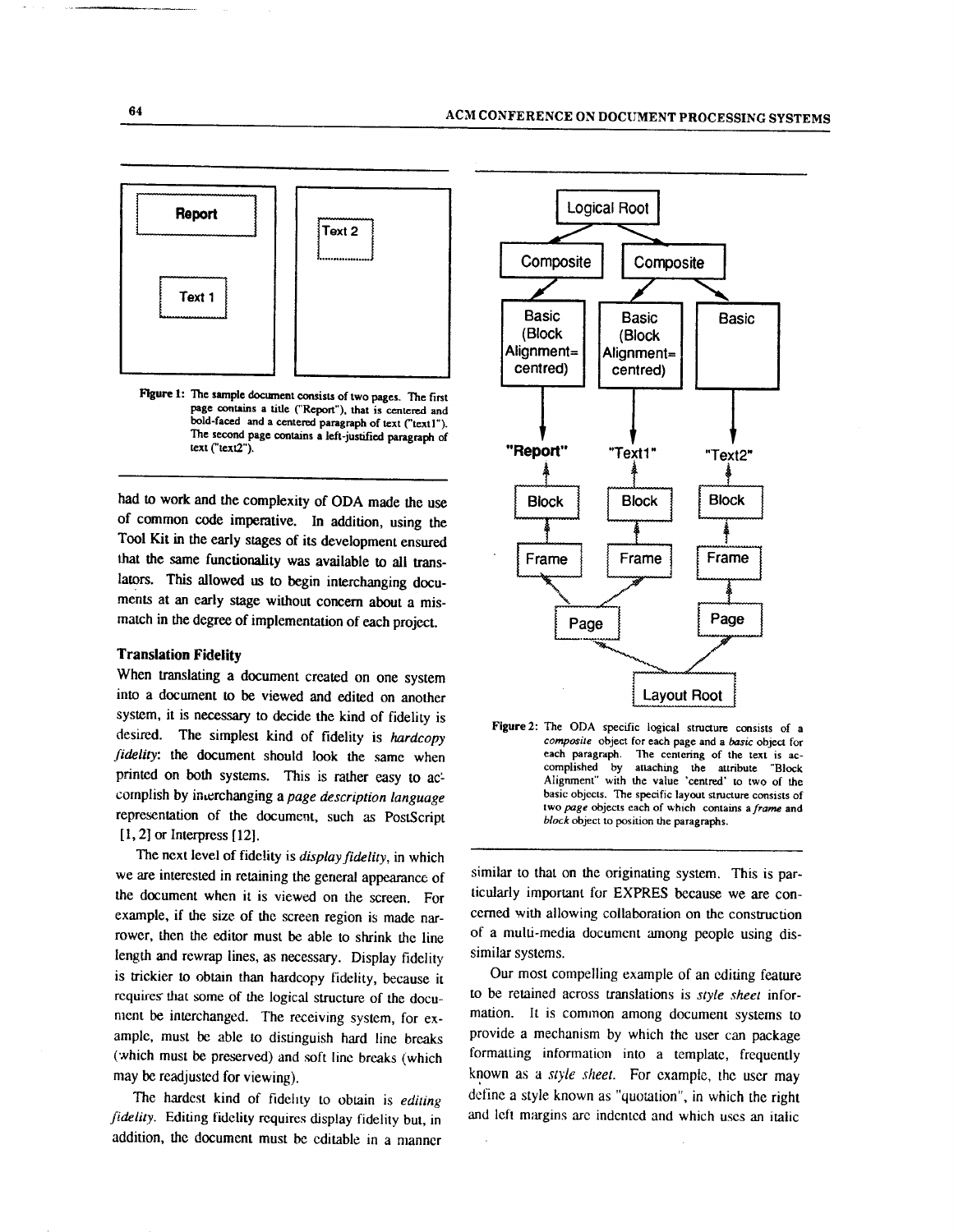font face**.** This style m**a**y then be **a**p**pl**ie**d** t**o** va**r**i**o**us schemes that c**o**ul**d** be im**a**gine**d** to circumvent some of

ceived by a **d**ocument system be **p**reserved across trans- EXPRES work. lations. The next section discusses the **p**reservation of Unlike the first two problems, semantic redundancy

 $\mathbf{I}$ 

きょうしょう

document format to another using **a**n intermediate considered. i re**p**resentation can be classified into f**o**ur cat**e**g**o**ries**.** In The creators **o**f **O**D**A** recognized that the size of

For example, each format may impose a slightly document to indicate adherence to the DAP. different semantics on underlining (such as how A DAP is some help in solving the semantic redun-<br>far under the baseline the line appears or whather A DAP is some help in solving the semantic redunfar un**d**er the bas**e**line the line **ap**pears or whether

**p**rovides multiple methods for ac**c**omplishing a

*,* indicat**e** that it is to be indented one inch fu**rt**her tive margin change, so the region of text will be translated with an absolute positional specifica-

first two problems: missing functionality and detail the DAP to accommodate our needs. mismatch. Fortunately, the detail mismatch problem *T*o make the translation problem manageable within

regions **o**f tex**L** The crucial point about this style is not the loss**.** For example, equations coul**d** be transmitted ! just th**a**t the designat**e**d regions **ap**pear indented and in between *D*iamond and **A**TK by rendering them as raster italics, but that if a modification is made to the defini- images, which ODA supports. Of course, they would tion of "quotation", then the change will be reflected in no longer be equations and we consider this an uneach appropriate region.<br>acceptable long term solution (although it might be of<br>The preservation of editing information requires that<br>mactical use in the short term). We are investigating a practical use in the short term). We are investigating a , **m**uch **of** t**he** l**o**gical structure o**f** the doc**u**ment as per- number o**f** s**o**lutions to this sit**u**atio**n a**s possible future

information using ODA as the intermediate translation is manageable: the translator just needs to contain format, enough code to recognize all possible combinations of **Translation Using ODA interacting features.** Unfortunately, this solution may **Tran**s**lation Using ODA** be im**p**ractical **f**o**r** many translat**o**rs due to time con-The problems that can occur when translating from one straints or the number of combinations that must be<br>document formed to see the number of combinations that must be

additi**o**n, eac**h pr**oblem h**a**s tw**o o**ppor**t**unities t**o** occur: O**D**A w**o**uld be a pr**o**blem and so pr**o**vided for during the translation to ODA and during the translation *Document Application Profiles* (DAP's). A DAP is a from ODA. The four categories are: from the four categories are: subset of ODA and may, therefore, specification of a subset of ODA and may, therefore, does not support some feature. For example,<br>
ODA does not support mathematical equations. Must support and the manner in which these features ODA does not support mathematical equations, must support and the manner in which these features which are supported by ATK and Diamond may be combined. A DAP is a recognized ODA conmay be combined. A DAP is a recognized ODA con-2. *Detail mismatch*: there is a minor difference in ce**p**t that may be registered with a central authority and semantics **a**mong the formats for some feature, **a**ssigned a unique identifier that is used within an ODA

the space character is underlined). dancy problem simply by its restriction of the amount of ODA that must be considered. For EXPRES, we 3. *Semantic redundancy*: a document format that the *SECO* was must be considered. For EAPKE5, we have used the the National Bureau of Standards (NBS) single task. In ODA, for example, there are at DAP [7] as a starting point for our efforts. The NBS least eight distinct ways to represent a change to DAP is being specified by one of the OSI<br>the left margin of a paragraph. Implementor's Groups, which meet regularly at the Na-4.*Editing infor*ma*tion loss*: editing information is tional Bureau of Standards to define agreements among lost during one of the translations. For example, implementors of OSI standards. The NBS DAP is consome document systems allow a region of text to cerned largely with the high-level structure of a docu-<br>indicate that it is to be indepted one inch further. that the surrounding text. If this region of text is ment and provides for restricted forms of numbered moved within the document, its indentation will chapters and sections, footnotes and other architectural chapters and sections, footnotes and other architectural change to be one inch inset from its new sur-<br>resulting that set region CD to be a sur-<br>counting that set region CD to be a surrounding text region. ODA does not allow a rela-<br>tive margin change so the region of text will be representation and we expect the NBS DAP to have widespread acceptance. We have, however, found it tion. The relative information has been lost. ne**c**essary to deviate from the NBS DAP in several in-In the short term, there is not much to do about the stances and we are lobbying the NBS group to modify

promises to be only a minor nuisance; they are, after all, the time frame of EXPRES, it was necessary for us to only details. Missing functionality is more problemati-<br>make additional agreements beyond those in this DAP. cal as it means that whole pieces of functionality are These agreements specify a single ODA representation unavailable through translation. There are various for a set of document features, such as "left margin"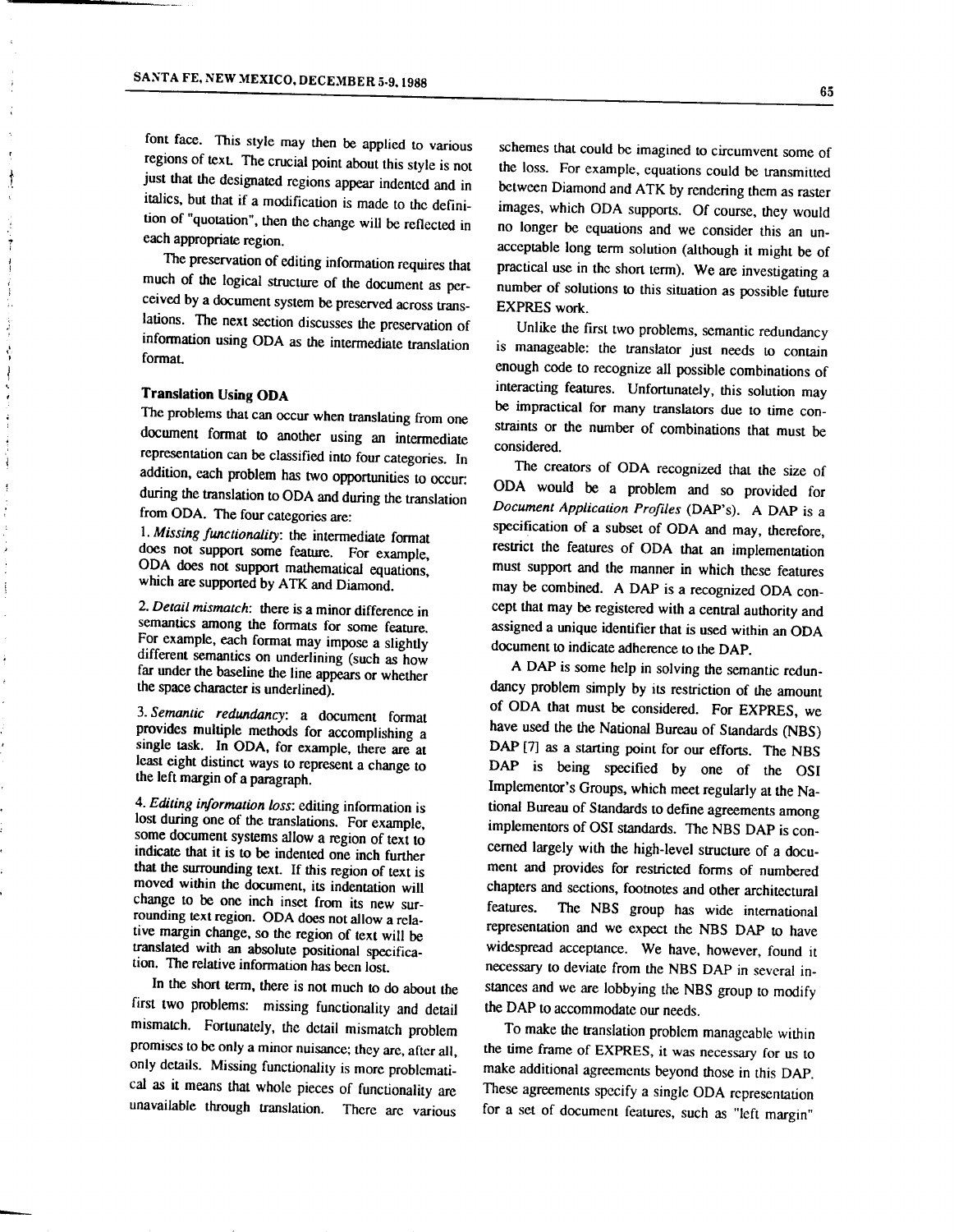and "superscript".<sup>2</sup> For example, we have an agreement that states, in effect, that, "the left margin of a paragraph will be represented in ODA by the use of the 'Offset' attribute". This set of agreements greatly simplifies the translation task. A strict requirement for us was that any document represented according to our conventions must be processed correctly by a translator (or native ODA system) that does not understand our conventions. This means that our agreements must not change any of the semantics of ODA.

Note that agreements such as this are strictly outside of ODA and it is, in fact, not possible to specify them in a DAP. This is because a DAP may only specify a subset of ODA and a subset is, in general, not a precise enough mechanism for ensuring a single representation for a document feature.

Unfortunately, the editing information loss problem is inherent and no amount of programming will overcome it. There are many kinds of editing information that might be lost during translation to ODA. Just as importantly, the style sheet systems of ATK and Diamond are more flexible than the mechanisms provided in ODA for grouping sets of attributes. The next two sections discuss our approaches to these problems.

# The Andrew Toolkit Translators

There are several ways that the ATK translators lose editing information. Ultimately, these losses are caused by differences in the document models of ATK and ODA. In this section, we briefly discuss our general translation strategy and our attempts to deal with various kinds of editing information loss in the ATK translators.

The formatting of an ATK document is controlled by the formatting state. The formatting state is a collection of values for document features such as the font to use and margin sizes. A style sheet is a collection of changes to the values of specified features. A style sheet is applied by surrounding a contiguous portion of the document with an instance of the style sheet. For translation purposes, the important aspects of the ATK style sheet mechanism are that it provides:

• Relative changes: changes to the value of a feature can be a function of the current formatting state. For example, a style sheet could specify that the left margin is to be increased by one inch

from its value in the formatting state. Notice that the value of the left margin for this style sheet is determined at application time, not definition time.

• Fine grain control: the value of any feature can be changed without affecting any other feature's value. For example, each part of a font's description (family, size, face design) can be specified independently.

• Hierarchical application: applications of style sheets are strictly nested but otherwise unrelated to document structure. The changes specified by the style are in effect throughout the enclosed portion.

The ODA document model also supports the factoring and abstraction of changes to the formatting state through the use of styles. Certain groups of ODA attributes can be attached to a presentation style or a layout style and this style can be referenced from the document structures. The styles provided by ODA differ from the ATK style mechanism in several important ways:

· ODA provides no relative changes; all attribute values are absolute.

· Many ODA attributes do not allow fine grain control over the values of document features. For example, when specifying a font, it is necessary to specify all parts of the font's description.

• An ODA style affects a subtree of the document architecture, not an arbitrary contiguous portion of the document.

ODA's non-uniform treatment of styles makes it difficult to find a mapping for ATK style sheets and their applications into ODA. The basic architecture of our solution is to translate an ATK style sheet into parts of the generic layout structure: a combination of a layout style, a presentation style and a generic page. (A generic page is a constituent of the generic layout structure used to provide a template for the layout of a page.) The two kinds of styles are needed because ODA requires the separation of the attributes that affect document content (attached to a presentation style) and those attributes that affect the document layout architecture (attached to a layout style). The generic page is required because there is no way to associate header and footer information with an ODA style.

Because ODA insists on non-relative values for attributes, there is no unambiguous way to represent an ATK style sheet that contains a relative change. Our answer is to represent a relative change by an ODA attribute whose value is the result of applying the rela-

<sup>&</sup>lt;sup>2</sup>A full listing of these document features may be found at the end of this paper.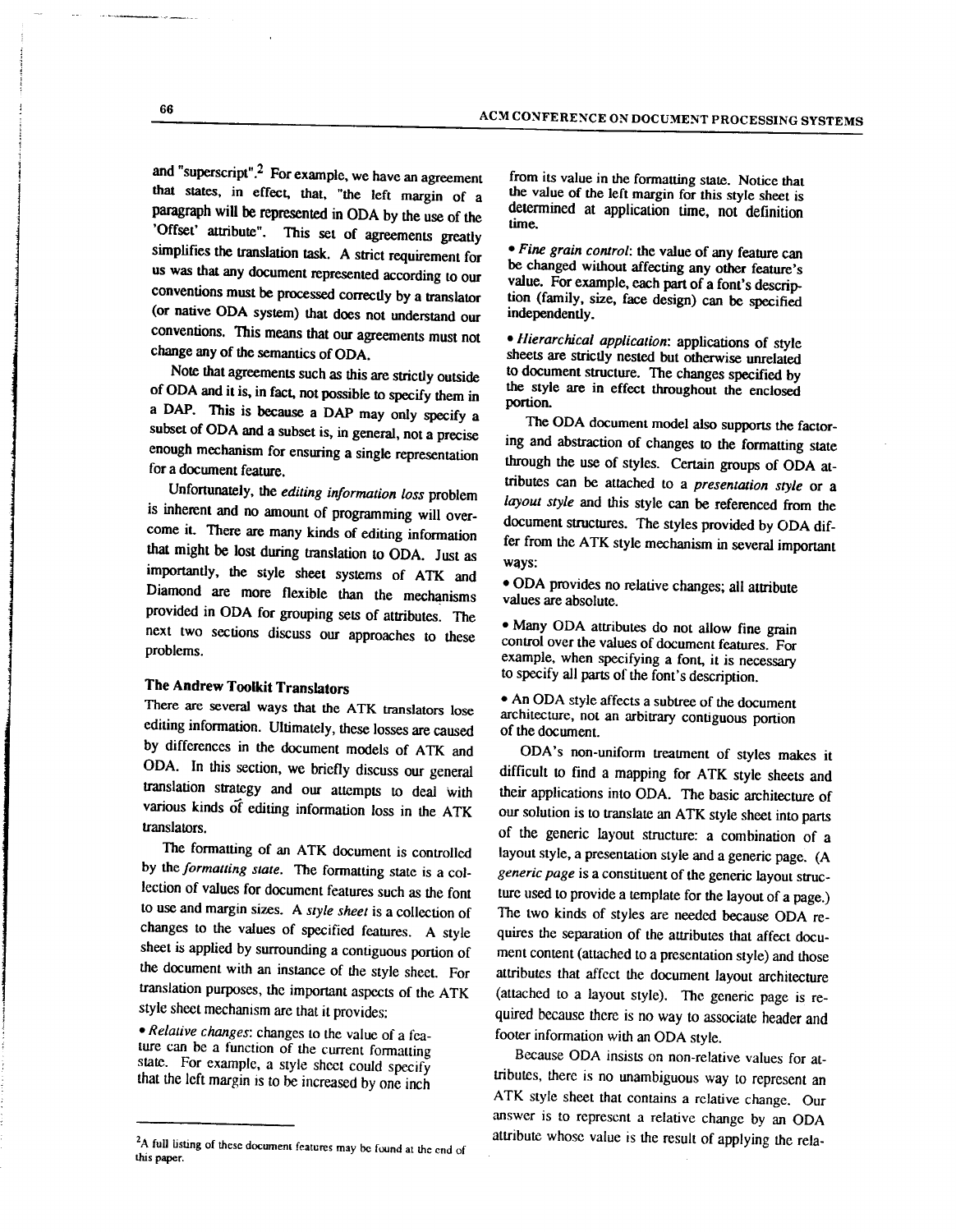tire change to the default value in ATK. For example, cross arbitrary boundaries in the corresp**o**nding ODA inches greater than its value at application time. *T*his side effects **a**re not obtained. relative change **ap**pear**s** i**n** O**D**A as a**n a**ttribute with the v**alu**e 3. **Thus**, the re**la**tive c**han**ge **can** be in**f**er**r**e**d** by **The Dia**m**ond Translators** computing the difference between a particular style's Like ATK and ODA, the Diamond system also allows

i t**o** cases whe**r**e the st**y**le inf**o**rm**a**ti**o**n in the gene**ri**c of the **D**iamond style mechanism are: **,** structure is not **ap**pr**op**ria**t**e f**o**r a speci**fi**c style sheet **\*** *Global features*: Diam**o**nd has a set **o**f docu application. Continuing the previous example, if the ment features whose values apply implicitly to style sheet were applied to a portion of the decurrent: the entire document: page margins and header style sheet were applied to a portion of the document and footer text, for example. Once set, these where the current left margin were 4 inches, then the values may not be changed. i a**ppropri**ate changed le**f**t margin w**o**uld be 6 inches**, \*** *Limited relative changes*: some **f**eatures in But, our scheme has the value 3 in the translated style Diamond require relative changes. For these feasheet. The solution is to attach an attribute with the tures it is not possible to specify an absolute appropriate value, 6 in this example, directly to the af-<br>fected portion of the document in the appelled to the required. feeted portion of the document in the specific logical structure. By ODA's inheritance rules, the locally • *Hierarchical definition*: style sheet definitions specified value will override the value specified in the solution of the style sheet definition, thus, specified value will override the value specified in the inherits values from its ancestors' definitions.

This technique (specifying the actual attribute value tions form a flat structure.) locally) also allows us to simulate the fine grain cont**r**ol *• No nested applications*: style sheet applica**ti**ons available in ATK. The trick is to provide ODA values may not be nested: any portion of the document different from the default values only for those features is surrounded by at most one style sheet.<sup>4</sup> that were changed in the ATK style sheet. By comp**a**r- The unmodifiability of Diamond's global features

problematical when translating from ATK to ODA. the document will be rendered correctly in Diamond, This is because an ATK style sheet application may

assume that the default left margin in ATK is 1 inch structure. In such cases, the translator must be careful and that a style sheet changes the left margin to be 2 to shuffle attribute values around so that unnecessary

value and the default style's corresponding value. Changes to document features to be collected into a Unfortunately, this is an ambiguous mapping: if the style sheet, which can then be used to affect the presenstyle sheet in the example above had specified an ab-<br>tation of portions of the document. The general transsolute left margin of 3 inches, the representation in lation scheme described in the previous section, '\*' O**DA w**o**uld** be i**d**entical. **A**fte**r** man**y** years of creating re**p**resenting a style sheet in O**D***A* a**s** a generic **p**age and documents with *A*TK, it has been our experience that **a**ssociated layout and presentation styles, is p**a**rt of our the **v**ast majorit**y** of s**ty**le sheet changes are **r**elative.3 translation conventions and, therefore, also used by the i The O**DA** to **A**TK tr**a**nslato**r**, therefore, creates relative Diamond translators. Because Diamond's style sheet c**h**anges in style **sh**eets **w**henever possible, mechanism is different than **A**TK's, additional <sup>i</sup> **<sup>p</sup>**roblems arise. For this discussion, **<sup>t</sup>**he salient aspects ! Tr**an**sla**ti**n**<sup>g</sup> <sup>a</sup>** <sup>s</sup>**ty**le shee**<sup>t</sup> <sup>u</sup>**sing this technique lea**d**<sup>s</sup>

ment features wh**o**se v**a**lues appl**y** implicitl**y** to

generic structure.<br>
This is unlike ATK, in which style sheet defini-<br>
This is unlike ATK, in which style sheet defini-

ing the values, the OD*A* to ATK translator can infer the may cause information loss during tr**a**nsla**ti**on from fine grain changes for ATK. Notice that, in general, it ODA to Diamond and back to ODA. Consider an ODA will be necessary to specify the correct values locally in document that includes a style that changes the top marthe specific logical structure in order to override the gin in the middle of the document. The Diamond transstyle's value (which has been encoded to represent lator represents this as a style sheet that changes the **A**TK features**)**, space above p**a**ragra**p**hs, **a**nd then app**l**ies this st**y**le t**o** The difference in style application between ATK the first paragraph on each page. This is necessary (over a contiguous portion of the document) and ODA because the top margin in **D**iamond is a global feature (over a subtree of the document architecture) is and cannot be modified within the document. Although

<sup>&</sup>lt;sup>3</sup>This is likely true because the ATK editor is not a true WYSIWYG  $\frac{4}{1}$  There is a restricted kind of style sheet that can be nested within **This** makes the use of absolute specifications less desirable. specify changes to the current font.

editor and is not really appropriate for producing camera-ready copy. other style sheets. These are known as font delta's and may only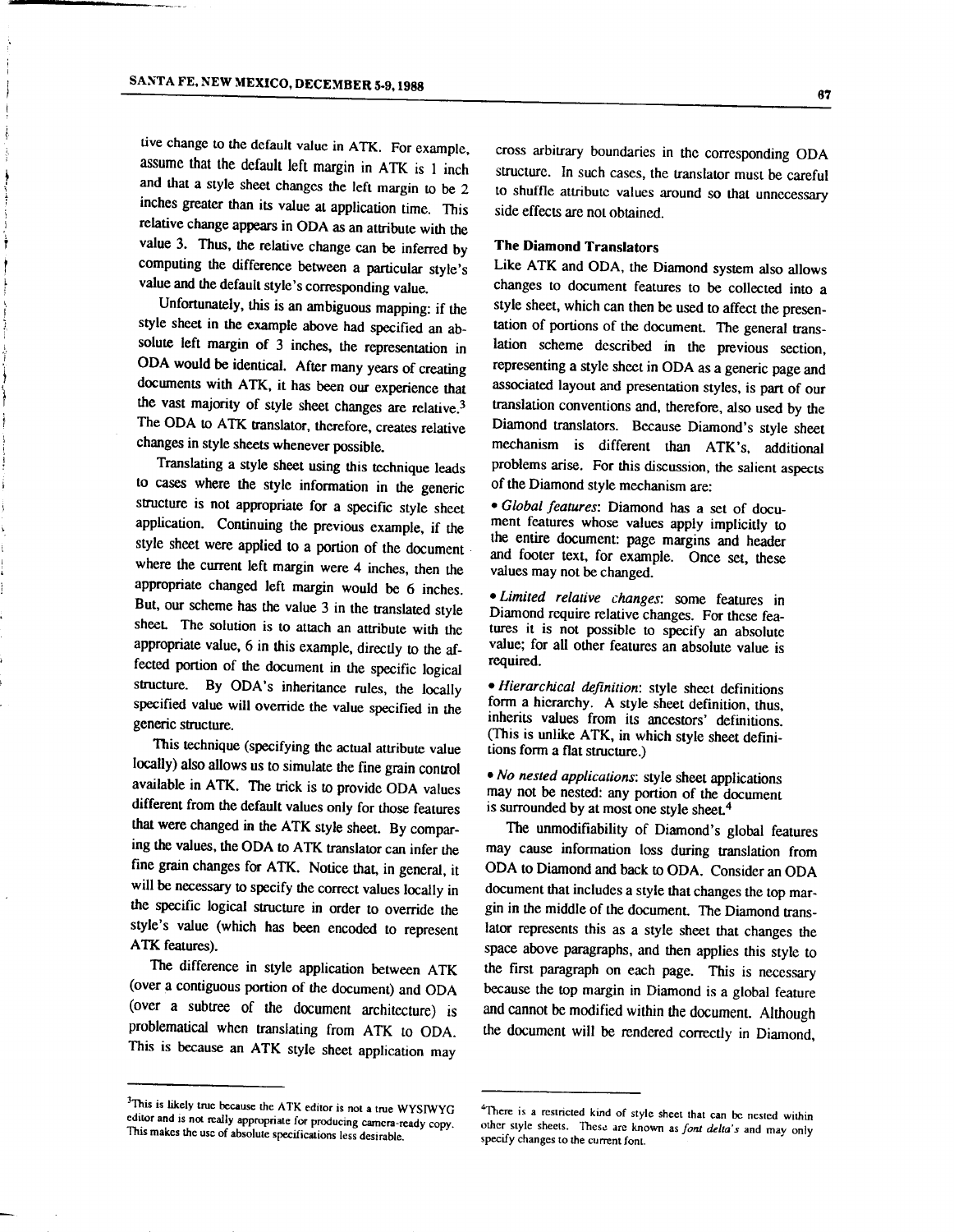the transla**ti**o**n** back to ODA wi**l**l **c**ontai**n** a **s**tyle for **d**oc**u**me**n**ts consi**s**t **o**f **p**aragr**ap**hs o**f** text, left**-**flushed, changing space above **p**aragraphs. The change to the right-**fl**ushed, jus**ti**fied or centered. document top margin has been lost.<br>**Although the documents we have translated to this** 

each document feature is predetermined as requiring ei-<br>of EXPRES interchange conventions. Because of this,

Unlike *A*TK and ODA, Diamond does not allow usin**g** ODA. a**ppli**ca**ti**ons of style sheets to be nested. **D**iamond **Conclusions** doe**s**, **ho**we**ver**, al**low** the <sup>d</sup>**e**finiti**o**ns **<sup>o</sup>**<sup>f</sup> st**y**le sheets to be **n**ested**.** The ge**n**eral tran**sla**ti**on s**trateg**y for** We ca**n s**tate u**n**equivocal**l**y th**at b**uildi**n**g the O**DA** Too**l** Diamond, therefore, is to define style sheets whose Kit was a good idea. The Tool Kit has proven to be definitions **r**e**p**resent the nested ap**p**lications of the extremely por**t**able and i**t**s use has, in fact, allowed us to styles found in the ODA document. These style sheets begin interchanging documents early. may then be applied in a non-nested fashion cor-<br>responding to their original nested applications.<br>winced us that users will not be satisfied with exchang-

creating two new style sheets: one for representing the a document. style sheet that results from applying A to B and one for We believe, therefore, that the key to effective inter-

During July 1988 we completed our conventions for the style sheet information. **c**urrent phase of the interchange expe**ri**ment [10]. Im- ODA is par**ti**cularly approp**ri**ate for the interchange

lators generate the architecture and content for an input but is free to span parts of the document. document; they do not yet produce all of the necessary Unfortunately, using OD*A* to transmit style sheet we have been able to translate simple documents problems: represented in ODA into *A*TK or Diamond. These

Unlike ATK, there is no loss of relative change in- date have been sim**p**le looking, their re**p**resentation in formation in the Diamon**d** trans**la**tors. *T*his is bec**a**use O*D*A is structurally rich as they obey the complete set ther relative or absolute specification, there is no we can state some useful con**c**lusions about **t**rans**lati**on ch**o**ice, am**on**g processable **mu**lti-**m**edia **d**ocument **fo**rmats

 $r$  vinced us that users will not be satisfied with exchang-Unfortunately, this works only if the relationships ing only the logical structure of a document; they will among style applications in the ODA document are insist on being able to convey particular presentation strictly hierarchical. This will not be true if two style syles, such as indentation and inter-paragraph spacing. sheets, say A and B, are nested within each other in the Style sheets are a powerful means for abstracting author document. In this case the naive approach would have intentions about document layout. Our extensive use of  $\overline{A}$ 's definition nested in B and B's definition nested in advanced multi-media editors has also shown us the  $\underline{A}$ . The Diamond translator solves this dilemma by importance of style sheet information when modifying

the result of applying **B** to A. The price of this solution change of processable multi-media documents is the is that there is no way for the Diamond to ODA trans- ability to translate both presentation in**f**ormation and lator to reconstruct the original style application struc-<br>style sheet information as intended by users. All of our ture**.** experience to date leads us to be**l**ieve that t*r*anslating to and from an intermediate format is a viable technique **Status for the interchange of documents with presentation and** 

**p**lementa**ti**on of the ODA Tool Kit has been underway of layout information because of its rich layout arsince February and the Tool Kit currently contains sup- chitecture. The power of O*D*A's layout structures is port for BSD Unix, System V Unix and MS-DOS. We due to two features: a well thought out seman**ti**cs for expect to provide support for MPW on the Macintosh layout attributes and the fact that the layout structure o**f** and VAX*/*VMS **i**n th**e** near **f**uture, an **O**DA **d**ocument is **d**isjoint **f**rom the l**o**gical structure. So far we have built only skeleton translators for This means that the layout specification of a document producing ODA from ATK and Diamond. These trans- need not be tied in a direct way to the logical structure,

attributes. The t**r**anslation fr**o**m a mu**l**ti-media f**o**rmat t**o** informati**o**n is pr**o**blematical. Alt*h***o**ugh **OD**A does ODA is much more difficult than the t**r**anslation from provide style abstraction mechanisms, they are not ODA to a particular format. For this reason, we have powerful or flexible enough to represent the kinds of been concentrating on the translators from *ATK* to style sheets that *ATK* or Diamond have. In particular, ODA and Diamond to ODA. As of September 1, 1988, ODA's style mechanisms suffer from the following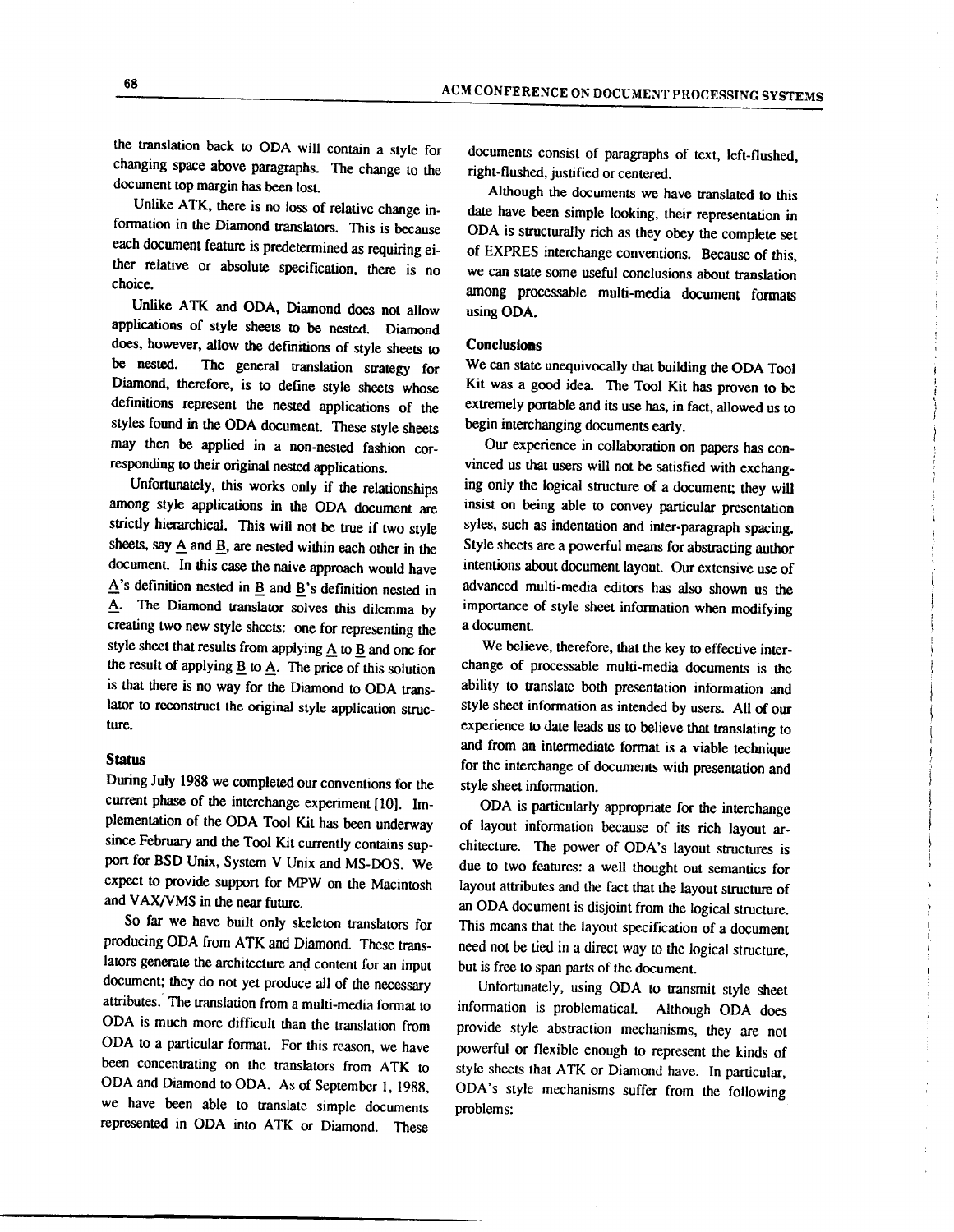• The designation in ODA of an attribute as ei-<br>the state information to the document and the representation will us. This makes it awkward to make consistent these questions can be answered only with use. ecisions about the translation of document form**at features**. **Further W***o***rk**

layout attributes appears to be inconsistent. This necessitates the awkward separation of some inticul**a**r, more difficult.

 $\alpha$  relative document presentation changes.

Despite the shortcomings of the ODA style practical use. mechanism, we still feel that our choice of ODA as the Lastly, we are investigating the integration of our deficiencies in the style mechanism and we ho**p**e to between diverse mail systems. influence fut**u**re changes to the standard as a result of **our work. Acknowledgements** 

There remain many unanswered questions about our The EXPRES project is funded by the National Science retain enough editing and presentation information for a for his help in administering and directing this work. particular set of document systems to make it feasible In addition, several people at CMU have been in-

fixed point or lowest common denominator. In this initial design **p**hase of the ODA Tool Kit. e**a**se, the **d**oc**u**ment has bee**n** red**u**ced to one with **f**eatures with which all participating systems can cope. If References this set of features is rich enough, the document has **[**1] *A*dobe Systems Incorporated. *PostScript Lan*re**a**ched <sup>a</sup> ha**pp**<sup>y</sup> medi**u**m. Of course, it is also possible *guage: Tutorial and Cookbook*. Addison-Wesley, 1985. that the document will be reduced to nothing as each tr**a**nsla**t**or throws away informa**ti**on that c**a**n not be used in its system. A somewhat more ominous scenario is that each translator would con**ti**nue to attach redundant

ther a *layout* or *presentation* attribute, which con-<br>trols the use of the attribute, seems arbitrary to

O**ur w**ork **un**t**i**l the e**nd o**f **J**anuary 1989 i**s** c**l**ear: **fi**n**i**sh • Similarly, the distinction between logical and<br>lavout attributes annears to be inconsistent This the translators for the selected document features. At necessitates the awkward separation of some in-<br>formation between the logical and layout struc-<br>work could proceed. We could continue to refine the **formation between the logical and layout struc-** work could proceed. We could continue to refine the tures and makes translation from ODA, in par-<br> **Formal intervals** and the logical structure of the the boat the boat and translators so that they handle more document features or so that the subset of ODA accepted is enlarged. • The values of the attributes that may be **Another possibility** is the translation of geometric grouped in a style are all absolute. This means graphics, which is supported in ATK, Diamond and that there is no unambiguous way to translate comes of the component of the component of the component of the component of the component of the component of the component of

It is likely that we will m**a**ke use of our experience • Inheritance of style information in ODA is tied with ODA to attempt to influence the future direction of document. It is not possible, therefore, to ODA and the NBS DAP. We have learned a great deal document. It is not possible, therefore, to ODA and the NBS DAP. We have learned a great deal represent a style sheet hierarchy such as that al-<br>about the use of these standards and we believe that we represent a style sheet hierarchy such as that al-<br>lowed by Diamond. could contribute to their continued development and

intermediate representation was correct. The presence translation techniques with other systems. The multi-If a powerful, defined layout semantics for ODA con-<br>
media mail and bulletin board systems of Andrew and<br>  $\frac{1}{2}$ } ti**nu**e**s** t**o** be **a** stro**n**g **f**a**c**tor in **o**ur recommendatio**n of** Diamond are good candidates f**or** these transl**a**tors. The ODA as an interchange format. The committee respon-<br>incorporation of automatic translation to and from ODA sible for the definition of ODA is aware of many of the would allow the interchange of multi-media messages

approach to document interchange among diverse sys-<br>Foundation under grant number ASC-8617695, and we tems. The overriding issue is whether it is possible to would like to thank Al Thaler, the program manager,

to collaborate on multi-media documents. This ques- strumental in this project. B**a**rry Silverman has tion can only be answered em**p**irically by **p**eo**p**le using provided administrative and public rel**a**tions work, as the tra**n**slators**,** wel**l** as general a**d**vice an**d** cou**n**sel. Michae**l Z**heng, a A question that h**a**s **p**lagued us for some time is that graduate st**u**dent at Marquette University who has of the status of a document as it is re**p**eatedly translated worked wi**t**h us at CMU since July 1988, has written all among document systems with differing capabili**ti**es, of the ODIF support in the ODA Tool Kit. Lastly, Paul One scenario is **th**at the document quickly reaches a Crumley and Maria W**a**dlow aided us greatly during the